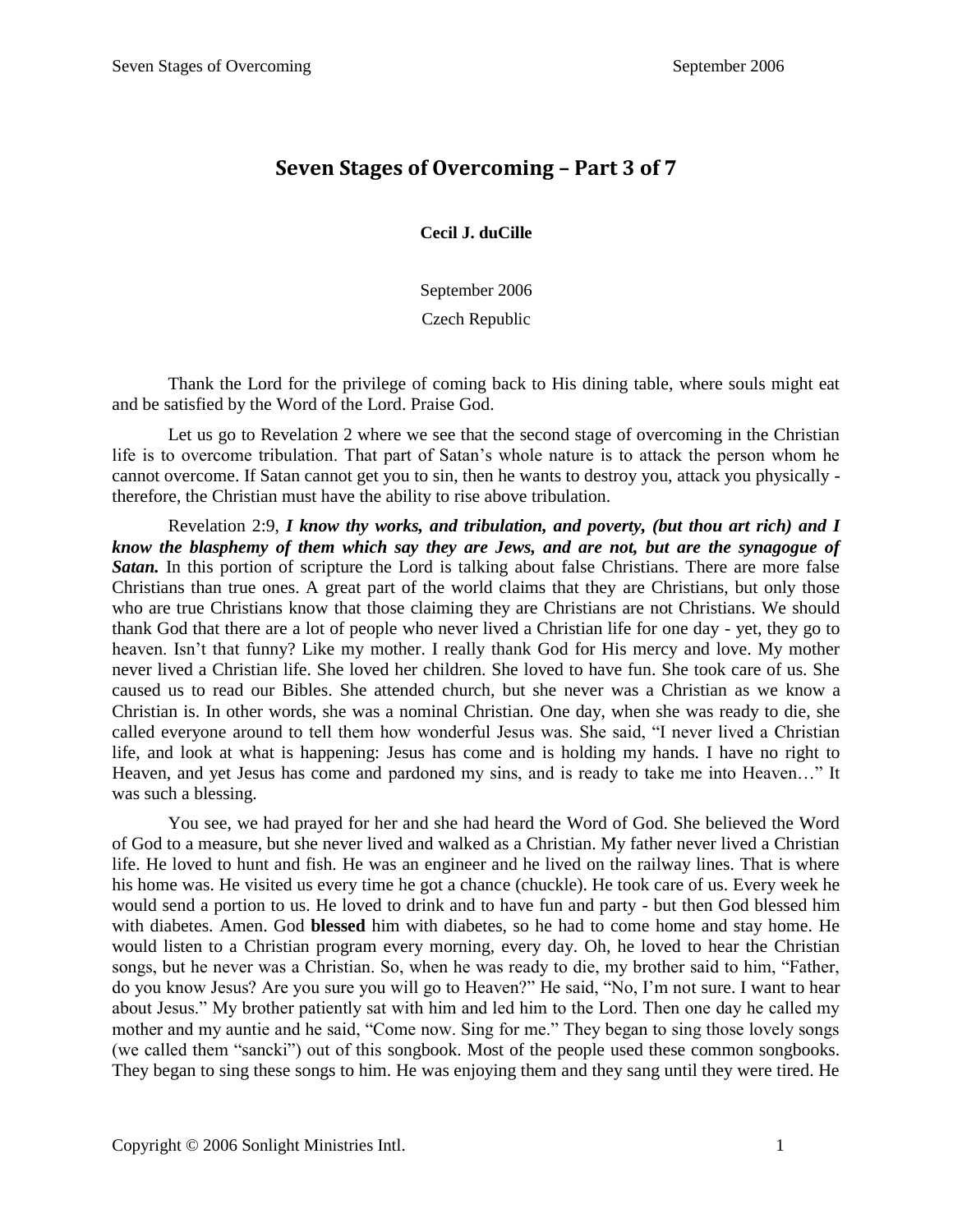said, "Why have you stopped singing? Why have you stopped singing? Sing more!" and he just kept on telling them to, "Sing! Sing! Sing!" until he passed away. Praise be to God! Hallelujah!

My brother never knew God at all. He went to the nominal church and this pleased them. The world hurt him, as you know the world hurts people. Then God sent me to Jamaica to talk to him. So I went there to see him, and sat him down and began to tell him about Jesus. He sat down for about two hours and listened to me. Amen. Now, God had told me that He was going to take away his birthright and give it to me, but I had no idea what birthright meant. So, when I got saved, I said to God, "Well, God, since You have given me his birthright (he is the firstborn), I want You to save him." God said, "Yes, I will save him." But all through his life, there was nothing near salvation to him.

After I had spoken to him about the Lord, I did not see him again for a couple of months. I left and went back to the United States. He was a gang leader. He had a gang of men, and they would go out and tear up different places and do bad things. One day he had indigestion, so he went to the doctor for something for his indigestion. The doctor gave him Mylanta, you know, something from the store. He went back home, but he felt he was getting worse. Then he suddenly died. I said to God, "You promised that You would save him and he is dead, so You must have saved him." You have to believe in the reality of God's promises. If God promised you something, you must believe regardless of what happens – that God has kept His promise. So, although this man was a gang leader and everything else, I believed God had saved him, but I had no proof. I had no proof.

So, one day I turned around - I must have been in a vision, but I did not know it was a vision. There I saw my brother sitting down quietly. He was a very quiet person. I said, "Praise God! I am glad to see you." He said, "Yes." I asked him, "What happened? Can you explain to me what happened? God promised me He would save you. What happened?"

Tell me, do you believe in angels? Do you believe in angels? Do you believe that a man who dies in sin becomes a devil? Yes, you said it in Czech – in English they would not have said it, but it is a demon. A man who dies in sin becomes a demon, and as a demon, he is used of the devil. Therefore, the demonic host is growing by the millions every day. But the angelic host is also growing, for men who die in Christ become angels. Do you believe that a man who is a Christian who dies is observing what we are doing? I am going to give you a hard one this time. Do you believe they come to service sometimes? Hallelujah! Is there a scripture for that? The church is against me for saying what I am saying now, do you know that? But if devils come to church, Christians also come to church sometimes. The Bible says *we also are compassed about with so great a cloud of witnesses* (Hebrews 12:1). Oh yes!

Many of the people of God who are in the heavenlies at this time died ignorant. My father never lived one day as a Christian. He went to Heaven ignorant. Do you believe that they just get everything of God immediately and they are like Paul and Peter when they die? Let me give you a hard one now. Do you believe that death perfected them? Let me tell you how stupid that belief could be. A man could give you a good blow in the head and perfect you. You cannot perfect a man with a blow. It means that something happens after death. After death, the man begins to learn about God. When Paul said that he went to the third Heaven, he went to a place where he saw a big school (Colossians 12). People were learning, but who were the teachers? Do you think that God has some teacher angels that sit down and start to tell them A-B-C? NO. You are the teachers. They are observing you. They are observing the church. They are learning from the church. When you fail God, they see your failure. You let them down. When you have a victory, you lift them up.

I will give you a better example than that. Family demons, or devils, beat upon families. As soon as a child is see what is happening on both sides of the situation. You are either becoming a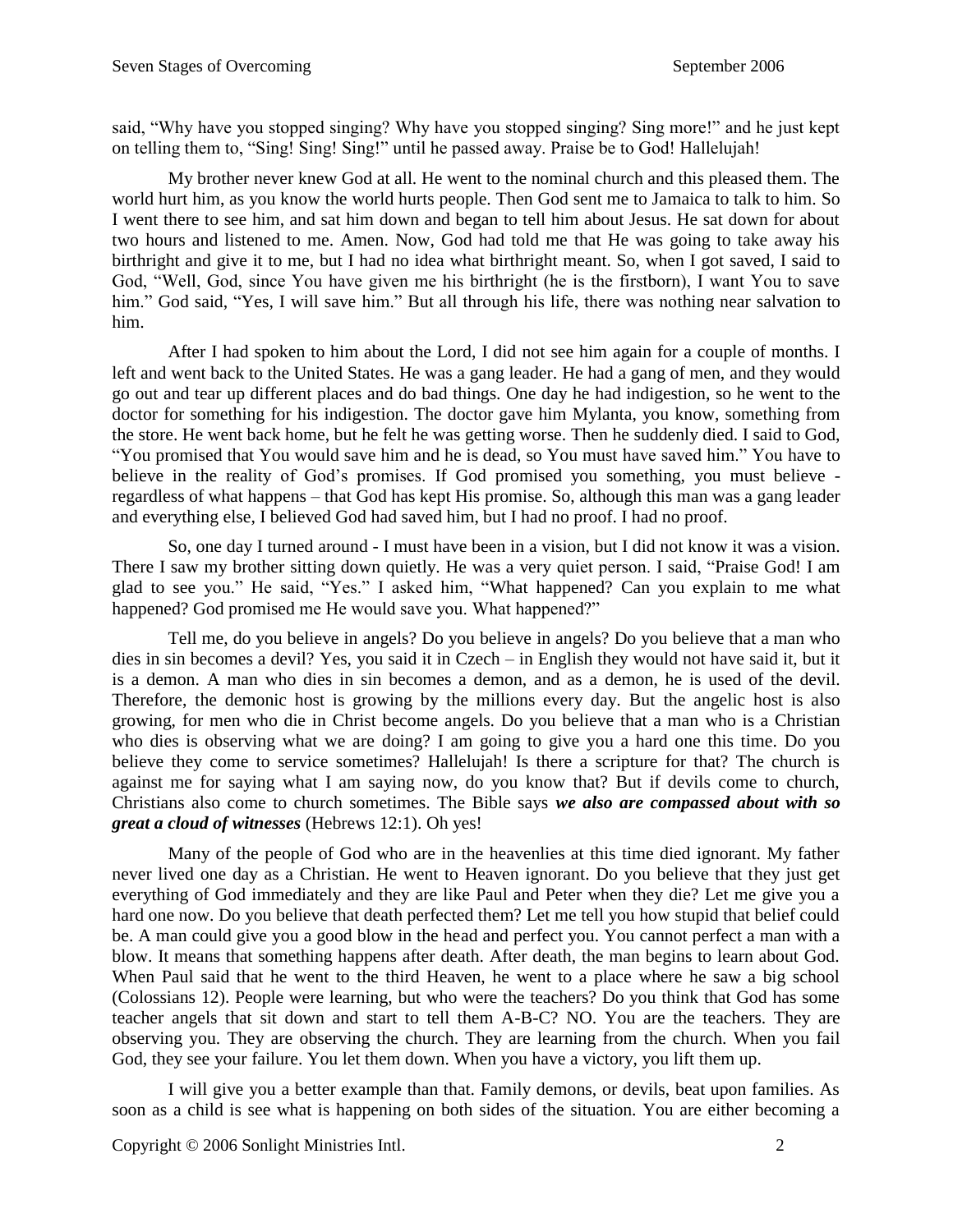saint of God, or you are becoming a devil. Amen. Now, God can snatch a person from the pit of hell, and put him in a position where he can go into Heaven. That is happening every day, because it is like the thief on the cross. He never lived one day as a Christian, but he *died* as a Christian, because of the love of God and the mercy of His promise.

So, we see here that the principalities and the powers in heavenly places that are in Heaven or in hell are being taught the power of God by you. Now, how do you teach demons? You teach them a lesson they will never forget. A demon comes to you and you cast him into the abyss and he never forgets that. The more demons you cast into the abyss, the fewer demons are around. If the demons know that you are a "gunman," that you will blow them away, they don't fool around with you. They keep away from you. That is how I got rid of some of my demons. Yes! I would have so many demons tormenting me that if I had not blown them away, I would not have been able to survive.

I am encouraging you to use the power that God has given you to put them into the abyss. If you see a demon bothering your child, you have the right and the authority to blow that demon away. Put him into the abyss until Jesus comes to judge the quick and the dead. So you see the principle that is here, that by your actions every day, you are teaching both spirits of God and devils. The spirits of God come to the church to learn more about Christ. Remember now, they cannot overcome the devil anymore. Did you know that? The devil cannot trouble them anymore, and they cannot trouble the devil, but they can minister life to you and you can trouble the devil. Yes!

So, the Lord sent my brother back from Heaven to me to explain to me what happened, and I will tell you what he said. He told me about going to the doctor and when he came back home, he started to sink. He said he knew he was dying. Remember, God sent me to minister to him before he died, and he accepted the Word that I said, but he did not receive it. You can accept Jesus as your Savior, but did you receive Him? "Okay, Jesus, I know You are my Savior, I know You are God, and I know that You are the only one that can save me." But you did not receive Him, so this is what is going to help him to receive the salvation.

He said he found himself on a hillside looking down into a boiling lake of fire. He felt himself starting to slip down into the fire. He could feel the heat on his feet, as he was slipping down and trying to claw onto the hillside. He saw my mother across on a cloud beckoning to him to come over, but the fire was between him and that cloud, so he couldn't. Then he cried out and called upon the name of the Lord. Who wouldn't cry out in a situation like that? All your life, God could not get that cry out of you, but when you saw yourself going down into hell… He said, "And then the angels came," and he disappeared and the vision ended. Hallelujah!

Now, when I tell that story and my enemies hear that story, they say, "I knew that duCille was an occult man." That story should bless some Christians. It brought JOY to me that God is so GOOD, that He would save someone that never served Him. My brother cried for mercy, and mercy came. Hallelujah! Thank You, Jesus, for saving my father, my mother and my brother, who never knew You. Hallelujah! What about your families? There is hope for that boy or that girl or that father or that mother. There is hope for them.

I am going to tell you a secret! Keep bothering God until He promises you. Are you with me? If you get the promise, click your heels and jump for joy, because He is not going to go against His promise. Keep bombarding Heaven for those families of yours. You will be blessed, for God will save them. It says, "Some are saved as by fire" (I Corinthians 3:15). Oh yes! Hallelujah! But He knows exactly what to do to save them. Sometimes there is sickness and they suffer in sickness. Why do you think God would make people suffer so much in sickness? It is the fire that is going to save them. It is the suffering that is going to save them. Don't you understand? Amen. They didn't pay much attention to God while they were well, so God allowed them to get sick. God can use sickness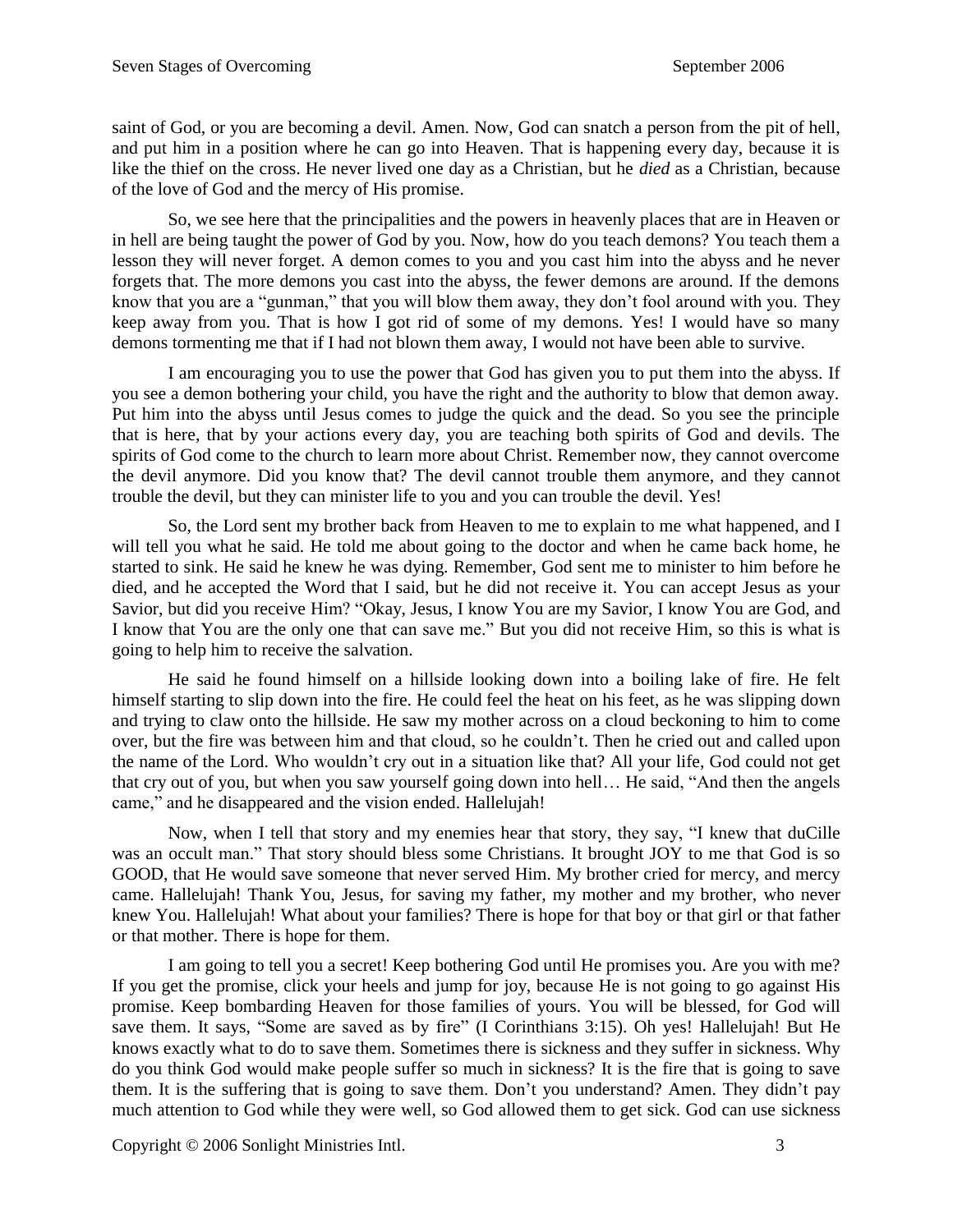as a weapon of salvation, or else the suffering would mean nothing at all. Pray for them. "Pray without ceasing" (I Thessalonians 5:17). Pray with HOPE, for God is merciful! Hallelujah! Hallelujah! When Mavis wasn't feeling well and she was saying, "Should I go to the Czech Republic?" God came into her and said, "GOD IS GOOD!"

The Lord has just brought a thought to me that I should explain so that you understand this delicate part of the Word of God. He is bringing another thought to me. Turn your Bibles to Ephesians 1:10, *That in the dispensation of the fulness of times he might gather together in one all things in Christ, both which are in heaven, and which are on earth; even in him:* What He is saying is that there is a certain time in the fullness of things that God is going to bring Heaven - Peter, Paul, James, John, all of them - together with us down here. Now, the first question that you should ask is, "When is this dispensation of the fullness of time?" There were seven thousand years, or seven days. God finished His work on the seventh day and He rested, so the seventh day is the fullness of the whole week. We are now in the seventh day. Therefore, what God is doing is completing man, or finishing the work. He is going to finish up evil, and then He is going to rest. So we are in the millennial reign of Christ. Now, maybe next year at this time, this preaching might come to you as reality. What do I mean? You might see Peter sitting down on the bench beside you. You might see the saints in your congregation. It is not that they are not here now, but that some of us cannot see them. But some of us do see them, and they do minister to you.

So, in this time in which we live, the church is coming together. As we the Christians come together, so the heavenly host is coming together with us. We have seen them in our congregations, and they have been bowing one to another and saying, "Yes, this is the Word we have been waiting for!" You see, Jesus Christ is not being revealed TO the church, but He is being revealed IN the church, and it is only a human being who can experience the workings of Christ in his soul.

Now, all the saints who are in Heaven had been beaten up by demon spirits and devils. Suppose that a devil was beating up your child, or beating you up and you saw that devil arrested, beaten and cast into the abyss. How would you feel about it? Yes, you would rejoice. So, Heaven is rejoicing over every victory that you have over every spirit that you overcome. Therefore, this church, this body of people, this Christian church in the end time IS the overcomer church. Go back to Revelation 2, and you will see what John saw, and what he said about the overcomer. In verse 10, *Fear none of those things which thou shalt suffer: behold, the devil shall cast some of you into prison, that ye may be tried; and ye shall have tribulation ten days: be thou faithful unto death, and I will give thee a crown of life. 11He that hath an ear, let him hear what the Spirit saith unto the churches; He that overcometh shall not be hurt of the second death. 12And to the angel of the church in Pergamos write; These things saith he which hath the sharp sword with two edges; 13I know thy works, and where thou dwellest, even where Satan's seat is: and thou holdest fast my name, and hast not denied my faith, even in those days wherein Antipas was my faithful martyr, who was slain among you, where Satan dwelleth.* Some of you, when you find out that Satan is living around your house, want to move. Maybe some of you want to get out of the Czech Republic and go somewhere else. I can assure you that anywhere you go the devil will follow you, for Satan's seat is in the hearts of men. But God Almighty said that He knows your works and that you remain working for Him although you are in Satan's territory. He said, *14But I have a few things against thee, because thou hast there them that hold the doctrine of Balaam, who taught Balak to cast a stumbling block before the children of Israel, to eat things sacrificed unto idols, and to commit fornication.* God is rebuking this church. Remember, it is not just a CHURCH, it is a period of time, it is a place in the Spirit. In other words, you have to get through this place and you have to overcome.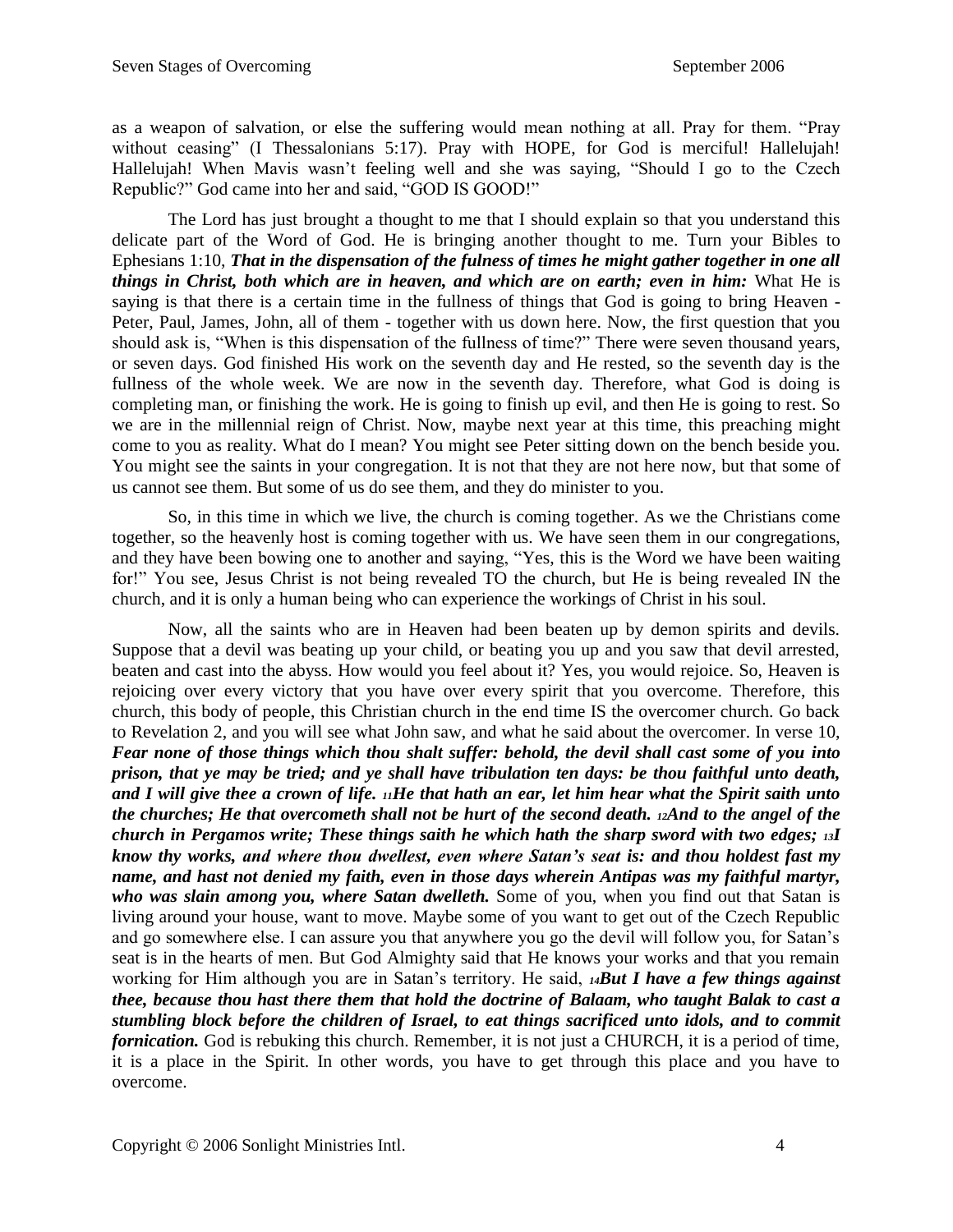A brother called me and he said, "Brother Cec, I need to talk to you quickly, because there are some people here that are slandering you." I said, "Praise God! If I was working for the devil, the devil would not slander me! Tell them that I am glad to hear what they are saying against me, because if I was their friend, they would not have been saying those things against me." So, God is saying that you must not have in your midst those who encourage the brethren to receive false doctrines. He said those who *eat things sacrificed unto idols*. In other words, some of the ministrations that we are getting through books or through television or whatever are trying to mix your gospel! Jesus calls that "fornication." Yes, when you mix together the pure Word of God that God has given you with a word out there from somebody else who is not giving the true Word, then God calls it "fornication."

Many of you do not understand what the crime was of Balaam. Balaam was a prophet of the Lord, and God would speak to Balaam all the while, and Balaam had this friend who was a king, and his name was Balak. But when Israel was going to Canaan, they had to pass through the land of Balak, and it was a fearful sight to look down from a hill and see Israel spread out all over the floor of the desert. You are talking about three million people spread out in tents out there; it was an awful sight.

Now, Balak became afraid. He knew he did not have an army to fight those people. He had heard about what they did to Pharaoh, king of Egypt. He had heard about the crossing of the Red Sea. He had heard how God fed them in the wilderness with manna and he was afraid of them. He felt that, "There must be something that I can do to them spiritually to destroy them." I want you to understand that the Muslims feel that way about you right now! They feel that they can destroy all the Christians in the world because they have the true god, and the Christians have the wrong God. They are praying five times a day, and they believe that, through their prayers, they will spiritually overcome the Christians.

Now, I am just giving you the picture of what was happening with Balaam and Balak. So, Balak called the prophet of God, and he said, "I know that anything that you curse is cursed, and anything that you bless is blessed. Curse those people so that we can overcome them." In other words, he was saying, "Send some demons among them so that we will be able to overcome them." Now, Balaam wanted to go so badly, and through his desire to go and curse the children of Israel, we have the first case in the whole world (I do not think there was ever another one), where a donkey preached a message.

Now, I want you to be honest with me, brethren. If a donkey walked through that door and came up here and began to preach a message to you, what would you do? Tell me; be honest w i t h me! Tell me what you would do. Balaam said, "If I had a sword, I would kill you!" The donkey said to him, "Am I not your ass?" Put yourself in the position of a prophet like that. I would leave immediately. I wouldn't be arguing with any donkey! But he finally went and deliberately, eventually, got to the place of cursing the children of Israel (Numbers 22).

Now, in those days… I want you to understand the difference between what prophecy was at that time, and what prophecy is today. The ancient prophets would not be able to help themselves. They would be overcome by the Spirit of God and they would just start talking for God and they would have no control over their tongue. But the present day prophet has the Spirit of God in him and the Word of the prophet is subject to the prophet (I Corinthians 14:32). Right? It means that God can give you a Word to prophesy, and you can say something else.

Do you see how dangerous prophecy is in our midst now? But God has a check and balance, so that the Body of Christ judges the prophecy. If somebody comes up and says, "Thus saith the Lord, sister, go jump out the window." You would not just jump out the window. You would ask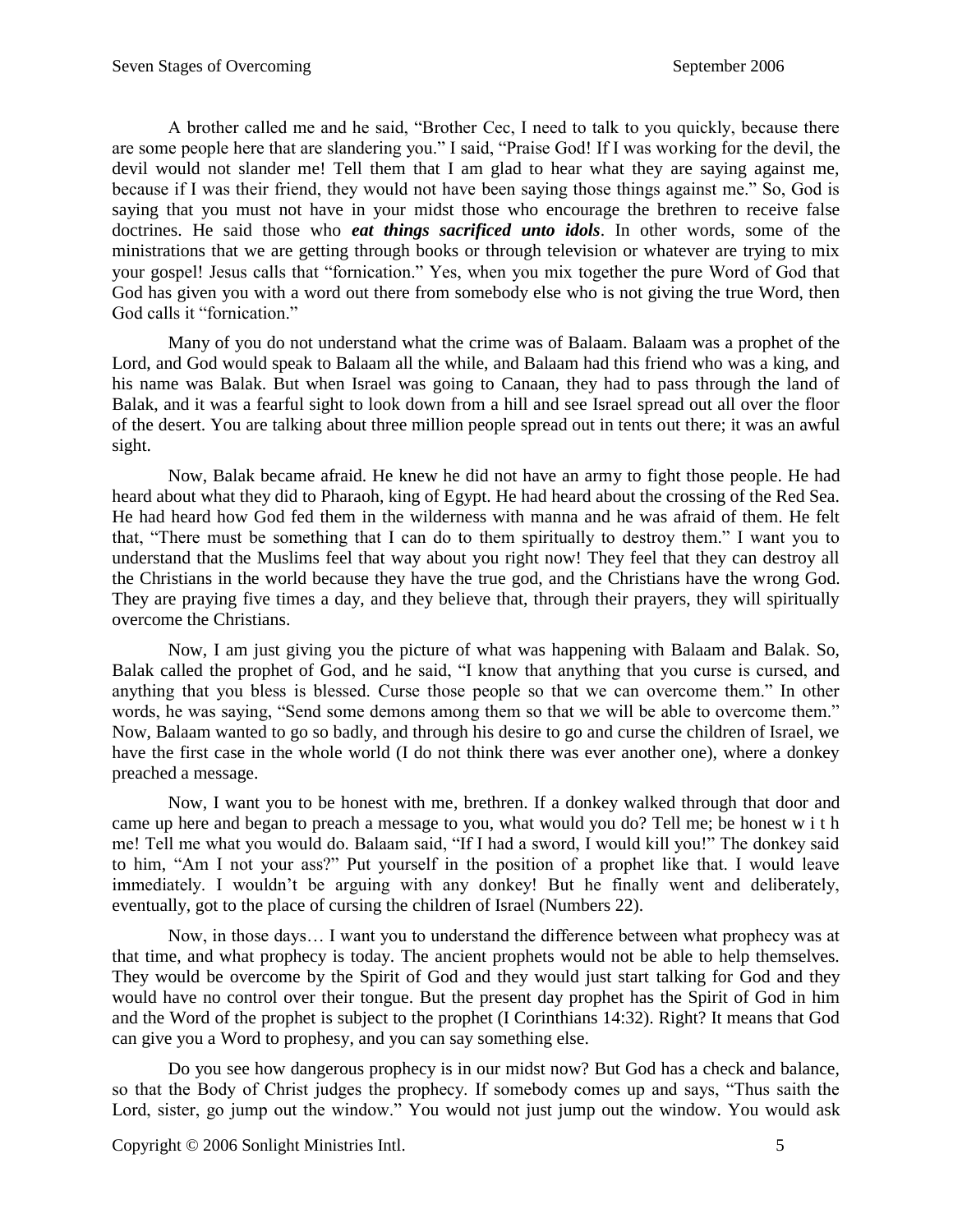God, and if God in you does not tell you to jump out the window, you don't move. But Balaam, he couldn't help himself. He went to open his mouth to prophesy against the children of Israel, and he said, "Blessed be Israel…"

It is like what happened to me when I received the baptism of the Holy Ghost. I did not know anything about the Holy Ghost, but I was praying and the Lord said to me, "Open your mouth and pray out loud." I thought to myself, "I am going to say, 'Our Father.'" But when I opened my mouth, the Holy Ghost broke through my mouth, and I started to speak in Hebrew. So the devil came to me and said, "You are getting crazy." I said, "Well, I have never been crazy before, so I wonder if I really am getting crazy? Let me try again." I opened my mouth again and my tongue went off and I started to say something else.

Now, brethren, do you know why people speak in tongues? Because the most destructive instrument in your body is your tongue. You can use the tongue to bless God and then you turn around and use it to curse somebody. So the moment the Holy Ghost comes into you, He grabs hold of your tongue. He shakes the tongue, and that is a sign and a symbol to you that God has come in. Is there a scripture for that? Isaiah 28:11, *For with stammering lips and another tongue will he speak to this people. 12To whom he said, This is the rest…* Praise God! Balaam tried seven times - can a man be so ignorant of God that he would try seven times to curse God's people? Balak said to him, "What's wrong?" Balaam found out that he could not curse the children of God. He went to curse them seven times and he blessed them seven times. So Balak said to him, "Surely, then what is the secret of these people?" I want you to understand this part of it. You see, it was you who wanted me to preach to you three times a day. You have to put up with me now. Balak said to him, "I called you here with all these riches ready to give you to curse the people of God and you have blessed them seven times. What is their secret? I'll tell you, there is a secret in those people over there." There is a secret in the Body of Christ. Balaam answered, "If they sin, God will turn against them." My God! Now remember, that is a man who had just finished prophesying and blessing them, but then the Spirit lifted from him and he let out a secret.

Balak laughed, "Thank you!" He went and he got his sister, and she rounded up all the harlots that she could find, and they went down into the camp of Israel and tempted the men. And Sin got a way among the people of God and 24,000 were killed by the hand of God. Brethren, sin will destroy everything that you have from God, if you let it.

He said in Revelation 2:15, *So hast thou also them that hold the doctrine of the Nicolaitans, which thing I hate.* I have been preaching the Word for nearly sixty years, and most of the people that I preach to *still* have the doctrine of the Nicolaitans. Why is it so difficult for Christians to let go of the spirit of ruling over their brothers? The reason is that this spirit is the order of the world. You cannot start a business unless you are a boss or have a boss to tell the people what to do. So God expects you to be diligent in your business, but to be subject one to another in the church… I will show you how difficult it is. You have a business in which you have invested all of your life earnings, and you get some of these smart brothers here to help you work to get this business going. You have to be their boss in the daytime to tell them what to do, and to make sure that things are in order. But when they come to church, you are all of a sudden **equal**, and that is the problem. The man who is the boss in the workplace wants to come and be the boss in the church. So, God is teaching you godliness. Let us read Matthew 20, because this will give you an understanding of what Jesus Christ is saying.

Matthew 20:20, *Then came to him the mother of Zebedee's children with her sons, worshipping him, and desiring a certain thing of him. 21And he said unto her, What wilt thou? She saith unto him, Grant that these my two sons may sit, the one on thy right hand, and the other on*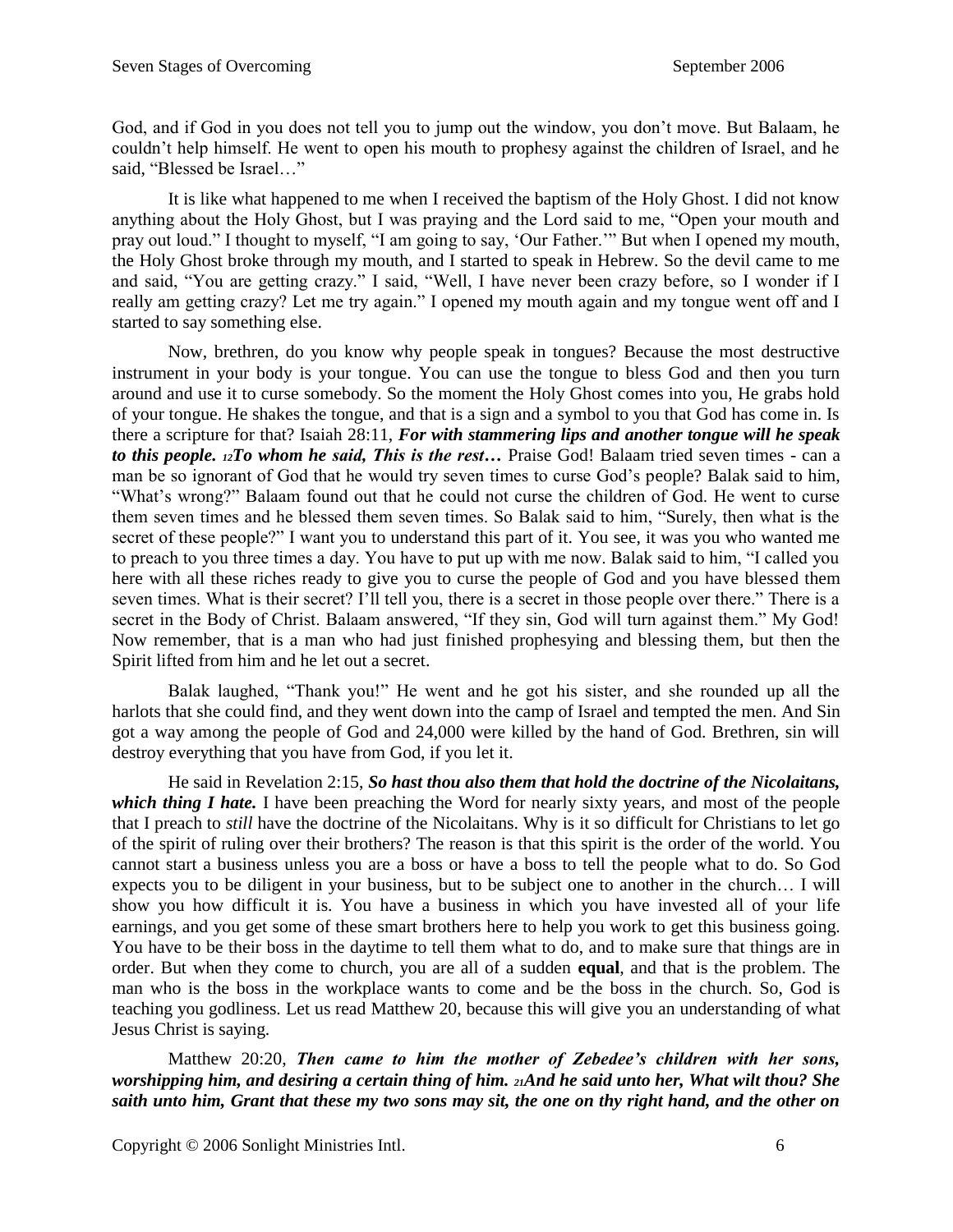*the left, in thy kingdom.* Here is a woman asking Jesus Christ to make her two sons the "Vice" President #1" and the "Vice President #2" in the Kingdom of God. It sounds humorous to us, but that is exactly what she asked for. It sounds humorous, but it is exactly what the church has done, right now. We have one church that ordains a man to be a Pope. I don't know what it means in your language, but in the Latin it means "papa" or "father." Now, the title that he has written on his forehead and on his belt is "Vicarious Filii Dei." Now, that says he is the "Vice Christ." "Filii Dei" means "Son of God," so he is "Vice Son of God," exactly what the mother of James and John asked for her sons. Now, the peculiar thing about that request is that if the "President" is absent, then the "Vice President" is "President."

The present Pope, his name is Ratzinger and he is German. He came out with a scripture that almost blew the Catholic Church away. He said, "There is no mediator between God and man, save the man Christ Jesus" (I Timothy 2:5). The Catholics said, "WHAT?" They said, "What are you going to do with Mary? Because we have to pray to Mary to pray to Jesus to pray to God to pray to the Father."

You see, we are outcasts, so we just go straight to God. But the Catholic has to pray to the priest to pray to Mary to pray to Jesus to pray to the Father. But Ratzinger, as a great theologian, came in and set things straight and said, "There is no mediator between God and man, save the man Christ Jesus." And when they were confused, he refused to answer them. Do you know why? He is saying that he is the man Christ Jesus. Are you hearing, brother? This is where we are. YOU ARE TALKING ABOUT ANTICHRIST! The anti-Christ is reigning in Rome. And every little pastor that rises up and takes charge of a church is anti-Christ. Now, I can feel it that I have to give a little time to let that soak into your brains. The word anti-Christ does not mean against Christ. It means a man who puts himself *in the place of* Christ.

So, you will have to know, brethren, if you know the Word of God, you will know that God says, "I *hate* the Nicolaitans." Two thousand years ago, when this was written, God hated the Nicolaitans, and today He still hates the Nicolaitans. So anyone who comes out and rules a church and is a boss of a church, he is anti-Christ. He is taking the place of Christ. So we have gone fullcircle from where those brothers asked Jesus to have the seats at His side, right back to this present time where the church is now fully in rebellion against God. It is a terrible and a peculiar rebellion when you come and you take the place of Christ and you teach Christ. By this doctrine the Catholic Church is going to get the Protestants. The Protestants are going to turn over and say, "All hail Pope Ratzinger!" Amen.

He got himself in hot water the other day, and he is still in hot water, by saying that there is no place in Christianity, or in any religion, for violence. I was very glad myself when I heard him say it, because I thought to myself, "Well, at last, the Catholic Church is going to repent." The violence that the Muslims are committing is child's play compared to the violence of the Roman Catholic Church. Right now, the Jesuit army, headed by Ratzinger, is the most violent army on earth. Right now! Secretly.

Some years ago, maybe twenty years ago, Brother Sonmore had been in South America working with another brother, preaching the gospel. The reason I am saying the name of the brother is because some people will believe I am speaking fables. I am talking about one of the brothers that we know very well amongst the Body here. Brother Sonmore heard some news and he rushed back to Colombia, I think it was, to see what had happened. What had happened was that this other brother, the friend of Brother Sonmore, had heard a knocking on his door and when he opened the door, a Catholic priest stood there with a rope in his hands. The rope was attached to a motor car, and the priest threw the rope around the man's neck, and the car pulled off and dragged the man to his death.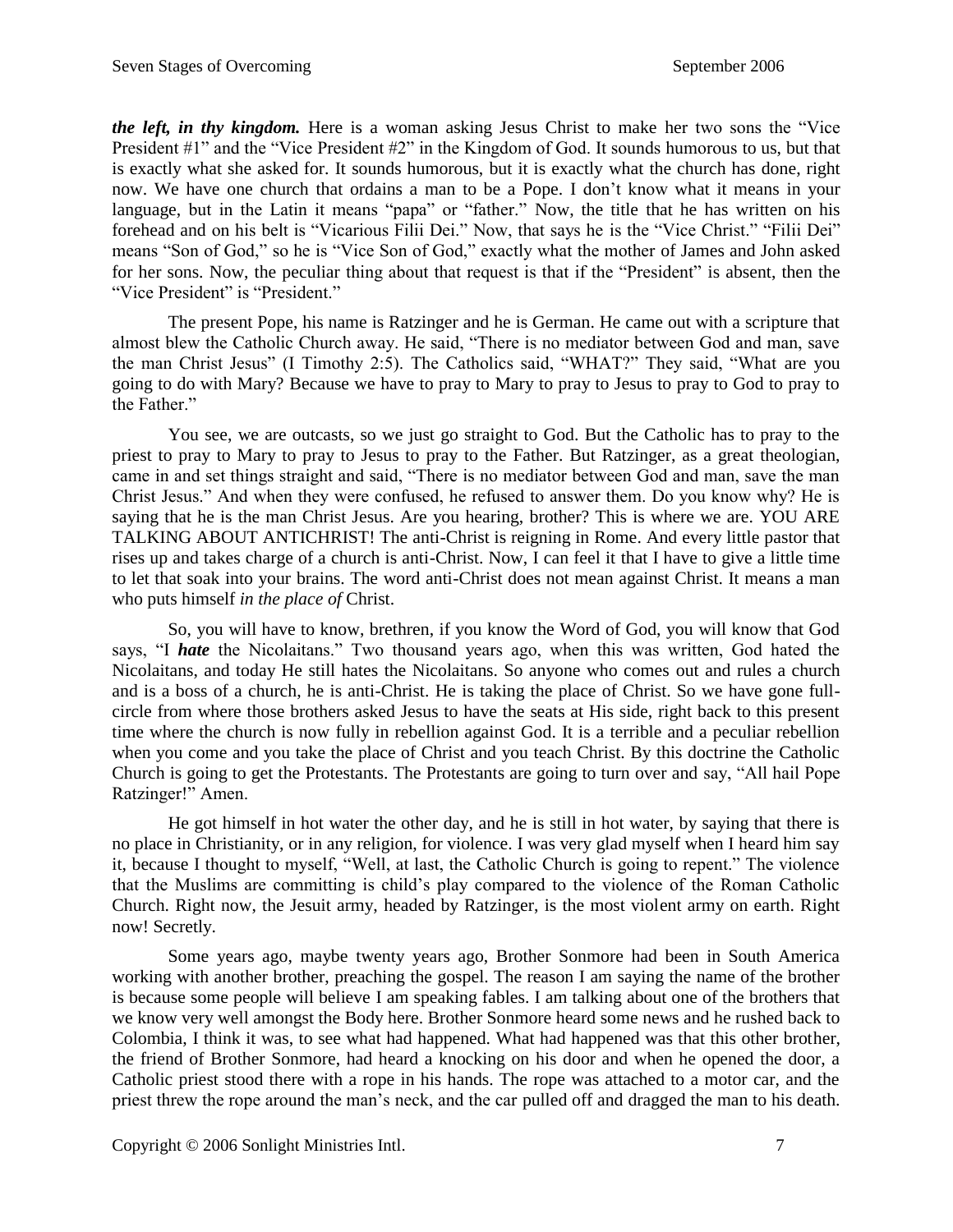The Catholic Church was violent in the past, and you can read it in "Fox's Book of Martyrs." They never repented of violence as far as I know. I heard Pope John Paul said that he commended what happened in the fourth century, and therefore, they put their signature upon murder. I once read a Catechism, because I always keep myself a good Catechism, and the Catechism said that, "All heretics are worthy of death." If you can understand what I am trying to say, the violence that the Catholic Church is doing, and has done, is greater than the violence that the Muslims do. Amen.

So we go back to Matthew 20, and it says here, *24And when the ten heard it, they were moved with indignation against the two brethren. 25But Jesus called them unto him, and said, Ye know that the princes of the Gentiles exercise dominion over them, and they that are great exercise authority upon them. <sup>26</sup>But it shall not be so among you: but whosoever will be great among you, let him be your minister; 27And whosoever will be chief among you, let him be your* [slave]. Now in your Bible, did it say slave or servant?

## **Martin Kluson:** Servant.

**Brother duCille:** Mark it out. In verse 26, they put the word *minister* - that means to say the guy with the collar. And in verse 27, *And whosoever will be chief among you, let him be your servant* - slave. You see, they put it in English like that in order to preach the doctrine of hierarchy. Jesus was preaching against hierarchy in this chapter. So, He is not against you being a boss in your business, but He is against you being a boss in His church. So, praise God!

Revelation 2:15, *So hast thou also them that hold the doctrine of the Nicolaitans, which thing I hate.* Right now, we are battling with brothers who want to take over in the body of Christ. You cannot tell him to do anything. He takes over and he becomes the boss and he tells everybody else what to do. So actually, what God is saying to you is that you must not allow the Nicolaitan spirit to take over this group (the group in Czech/Slovakia). Praise God. He says to repent. Of all that I have been preaching, if you are guilty, He says, *16Repent; or else I will come unto thee quickly, and will fight against them with the sword of my mouth.*

We have called brothers together several times to complain of their actions of this, regarding the Body ministry, and going off on their own and doing their own thing. And the brothers bow their head and say, "Oh, I am so sorry." And we pray with them and they say they are sorry, and they leave the conference of elders and go out and do the same thing immediately.

So, let me tell you what "repent" means. Repent means, "STOP doing it, turn away from it, and turn to GOD!" If you stop doing the wrong thing and you do not turn to do the right thing, you have NOT repented. Do you realize that there is a vacuum between stopping doing the wrong thing and starting doing the right thing? It is three movements. Suppose I stop doing my own thing, and I turn around and start doing your thing? It is just as bad, if not worse. There is a way when God has something He wants you to do, and unless you do God's will in the church, you have not repented of your own will. Jesus, when praying in the garden, said, "Father, I would love if this cup were taken away from Me; nevertheless, not My will, but Thy will be done" (Matthew 26:39).

Revelation 2:17, *He that hath an ear, let him hear what the Spirit saith unto the churches; To him that overcometh will I give to eat of the hidden manna, and will give him a white stone,*  and in the stone a new name written, which no man knoweth saving he that receiveth it. Now, what God is saying to us tonight is, if we can overcome these spirits, if we can overcome these human urges, if we can overcome the human will to do our thing, if we can overcome the spirit of Balaam, then we will be given a new name, a new nature. In other words, something is wrong with your nature. From your birth, you have inherited a BAD nature. But thus saith the Lord God, "I want to give you a NEW nature, a NEW NAME; I want to make you a new person. And you cannot be